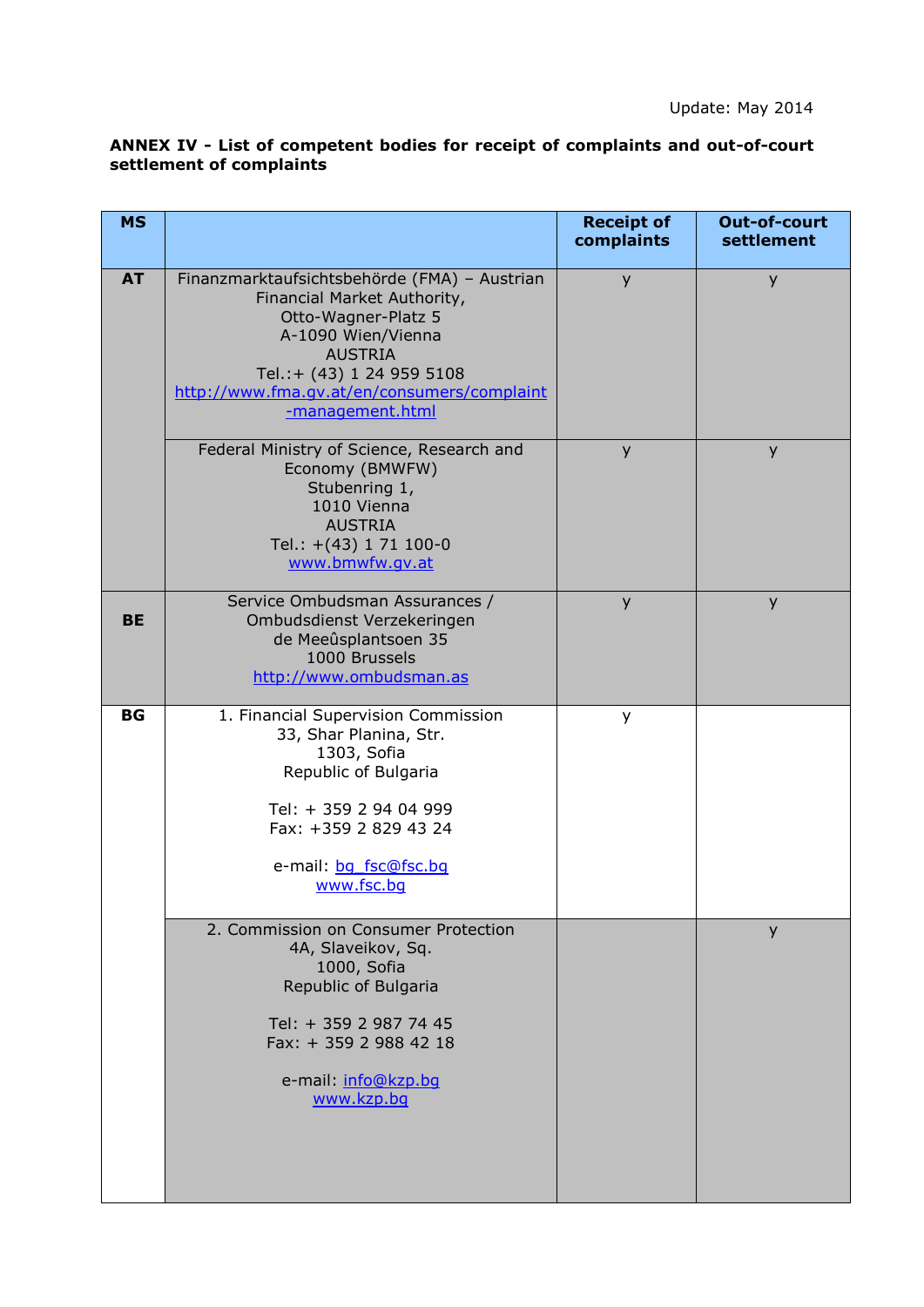| <b>MS</b> |                                                                                                                                                                                                                                | <b>Receipt of</b><br>complaints | Out-of-court<br>settlement |
|-----------|--------------------------------------------------------------------------------------------------------------------------------------------------------------------------------------------------------------------------------|---------------------------------|----------------------------|
| <b>CY</b> | <b>Insurance Companies Control Service</b><br>P.O. Box 23364<br>1682 Nicosia<br><b>CYPRUS</b><br>Tel.: +(357) 22 602980<br>Fax: + (3579 22 302938<br>e-mail: insurance@mof.gov.cy<br>www.mof.gov.cy                            | y                               | n                          |
| CZ        | <b>Czech National Bank</b><br>Na příkopě 28<br>CZ-115 03 Praha 1<br>Czech Republic<br>Tel.: +(420) 224 411 111<br>Fax: +(420) 224 412 404 or +(420) 224 413<br>708<br>www.cnb.cz                                               | y                               | n                          |
| <b>DE</b> | Versicherungsombudsmann e. V.<br>Postfach 08 06 32<br>10006 Berlin<br><b>GERMANY</b><br>e-mail:<br>beschwerde@versicherungsombudsmann.de                                                                                       | y                               | y                          |
|           | Ombudsmann Private Kranken- und<br>Pflegeversicherung<br>Kronenstraße 13<br>10117 Berlin<br><b>GERMANY</b><br>ombudsmann@pkv.de<br>Fax: +(49) 30 20 45 89 31                                                                   |                                 | y                          |
| <b>DK</b> | Finanstilsynet<br>(The Danish Financial Supervisory Authority)<br>Aarhusgade 110 DK - 2100 Copenhagen<br><b>DENMARK</b><br>Tel.: +(45) 33 55 82 82<br>Fax: +(45) 33 55 82 00<br>E-mail: finanstilsynet@ftnet.dk<br>www.DFSA.dk | у                               | n                          |
| EE        | <b>Financial Supervisory Authority</b><br>Sakala Street 4<br>15030 Tallinn<br><b>ESTONIA</b><br>Tel.: +(372) 668 05 00<br>Fax: +(372) 668 05 01<br>www.fi.ee<br>info@fi.ee                                                     | y                               | n                          |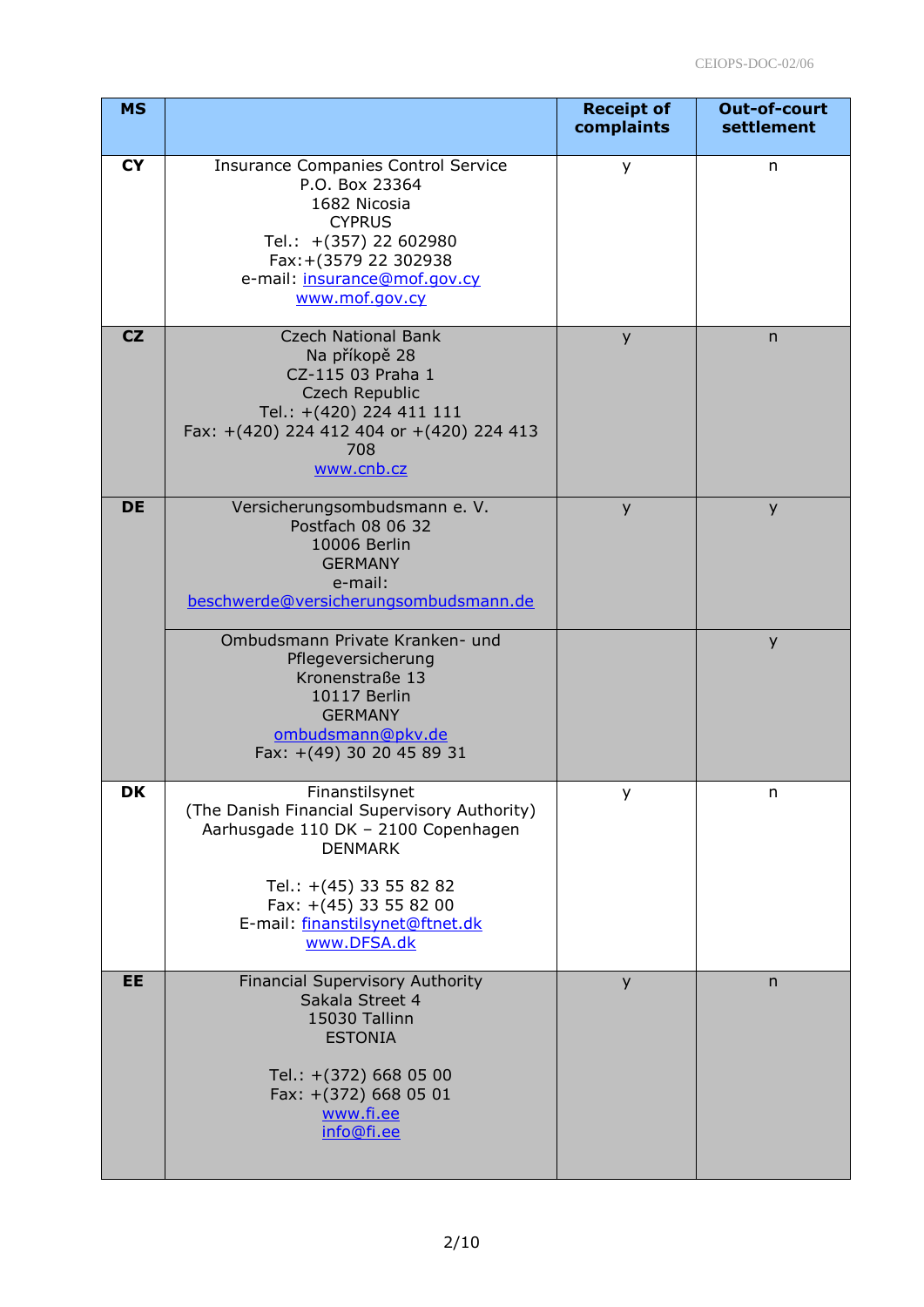| <b>MS</b> |                                                                                                                                                                                                                                                                                                                                                                                      | <b>Receipt of</b><br>complaints | Out-of-court<br>settlement |
|-----------|--------------------------------------------------------------------------------------------------------------------------------------------------------------------------------------------------------------------------------------------------------------------------------------------------------------------------------------------------------------------------------------|---------------------------------|----------------------------|
|           | <b>Consumer Complaint Committee</b><br>Kiriku 4<br>15071 Tallinn<br><b>ESTONIA</b><br>Tel.: +(372) 6 201 700<br>Fax: +(372) 6 201 701<br>e-mail:info@consumer.ee<br>URL www.tka.riik.ee                                                                                                                                                                                              | y                               | n                          |
| <b>EL</b> | 1. Bank of Greece<br>Department of Private Insurance Supervision<br>21, E. Venizelos Avenue<br>102 50 Athens<br><b>GREECE</b><br>Tel: +30 210 3205222<br>Fax: +30 210 3205438<br>www.bankofgreece.gr<br>dep.insurancesupervision@bankofgreece.gr                                                                                                                                     | Y                               | N                          |
|           | 2. Hellenic Consumers' Ombudsman<br>(Independent Authority)<br>144, Alexandras Avenue<br>11471 Athens<br><b>GREECE</b><br>Tel.: +(30) 210 64 60 862<br>Fax: +(30) 210 64 60 414<br>www.synigoroskatanaloti.gr<br>grammateia@synigoroskatanaloti.gr                                                                                                                                   | Υ                               | Υ                          |
| <b>ES</b> | Direccion General de Seguros y Fondos de<br>Pensiones (Ministerio de Economia y<br>Competitividad)<br>Servicio de Reclamaciones de la Dirección<br>General de Seguros y Fondos de Pensiones<br>Paseo de la Castellana, 44<br>28046 - MADRID<br><b>SPAIN</b><br>Tel.: +(34) 902 19 70 00<br>Fax: +(34) 91 339 71 13<br>http://www.dqsfp.mineco.es/reclamaciones/ind<br>ex <b>.asp</b> | Y                               | Y                          |
| <b>FI</b> | Tied agents:<br>Vakuutuslautakunta<br>(The Finnish Insurance Complaints Board)<br>Porkkalankatu 1<br>FIN-00180 Helsinki<br><b>FINLAND</b><br>Tel.: +(358) 9 6850 120<br>Fax: +(358) 9 68501220<br>www.fine.fi                                                                                                                                                                        | У                               | у                          |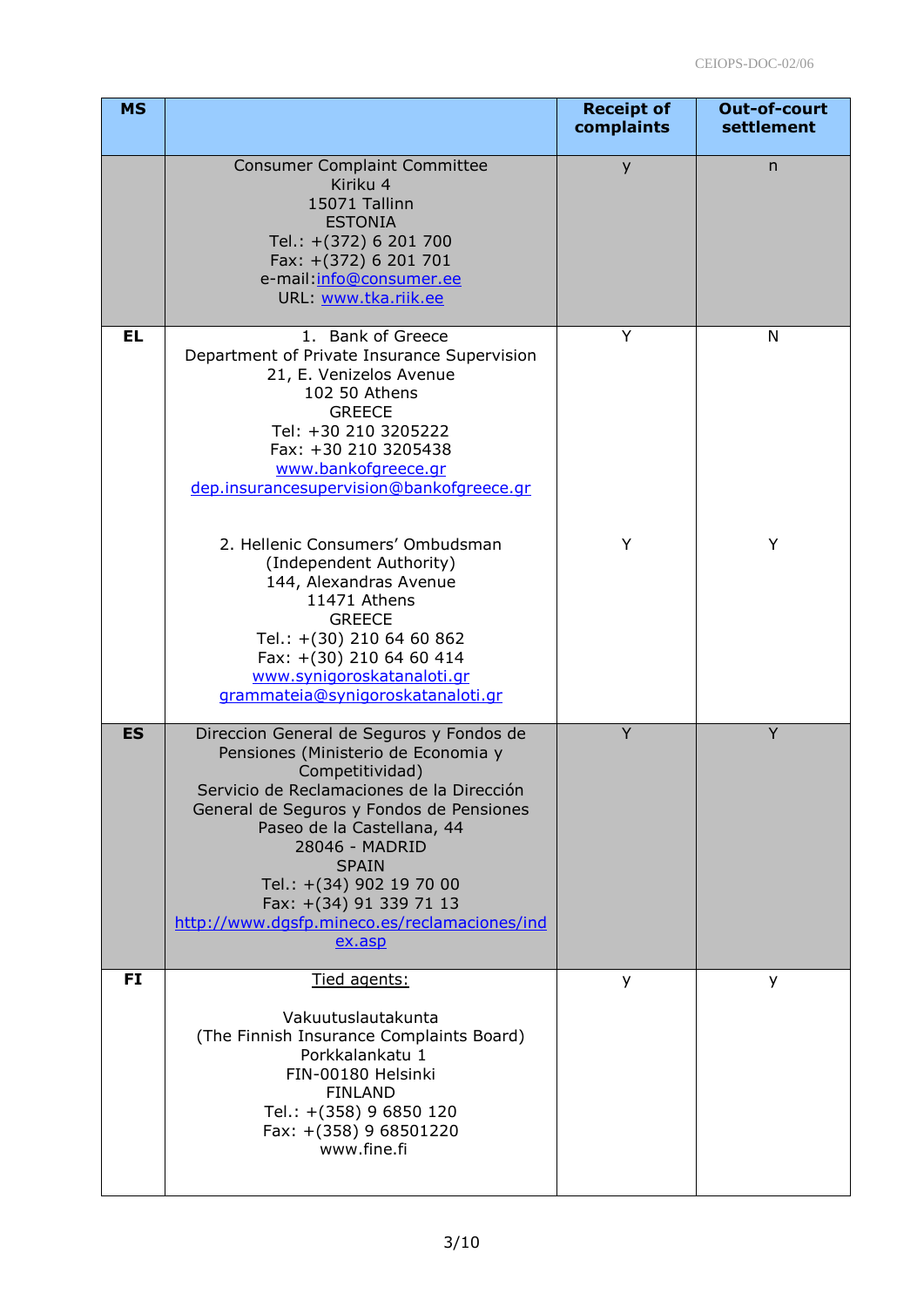| <b>MS</b> |                                                                                                                                                                                                                                                                    | <b>Receipt of</b><br>complaints | Out-of-court<br>settlement |
|-----------|--------------------------------------------------------------------------------------------------------------------------------------------------------------------------------------------------------------------------------------------------------------------|---------------------------------|----------------------------|
|           | Tied agents and independent brokers<br>(Consumers only, not unit-linked insurance):<br>Consumer Disputes Board<br>P.O.Box 306<br>FIN-00531 Helsinki<br><b>FINLAND</b><br>Tel.: +(358) 29 566 5200<br>e-mail: kril@oikeus.fi<br>www.kuluttajariita.fi               | y                               | y                          |
| <b>FR</b> | Autorité de Contrôle Prudentiel et de Résolution<br>(ACPR)<br>Service Informations et Réclamations<br>61 rue TAITBOUT<br>75436 PARIS CEDEX 09FRANCE<br>Tel.: +33 1 49 95 49 95<br>e-mail: info-clientele@acpr.banque-france.fr                                     | У                               | n                          |
|           | Chambre Syndicale des Courtiers d'Assurance<br>Médiateur du CSCA<br>91 rue Saint Lazare<br>75009 Paris<br>(Only for brokers who are members of the<br>CSCA)                                                                                                        | У                               | y                          |
| <b>HR</b> | Hrvatska agencija za nadzor financijskih usluga<br>(Croatian Financial Services Supervisory<br>Agency)<br>Miramarska cesta 24b<br>10000 ZAGREB<br><b>CROATIA</b><br>Tel.: +(385)1 6173 493<br>Fax: +(385) 1 6173 490<br>e-mail: potrosaci@hanfa.hr<br>www.hanfa.hr | y                               | n                          |
| HU        | Magyar Nemzeti Bank<br>(Hungarian National Bank)<br>1534 Budapest BKKP Pf. 777<br>telephone: 06-1-4899-100<br>e-mail: ugyfelszolgalat@mnb.hu<br>www.mnb.hu                                                                                                         | y                               | n                          |
|           | <b>Financial Arbitration Board</b><br>1525 Budapest BKKP Pf. 172; telephone: 06-1-<br>4899-100;<br>e-mail: pbt@mnb.hu                                                                                                                                              | n                               | y                          |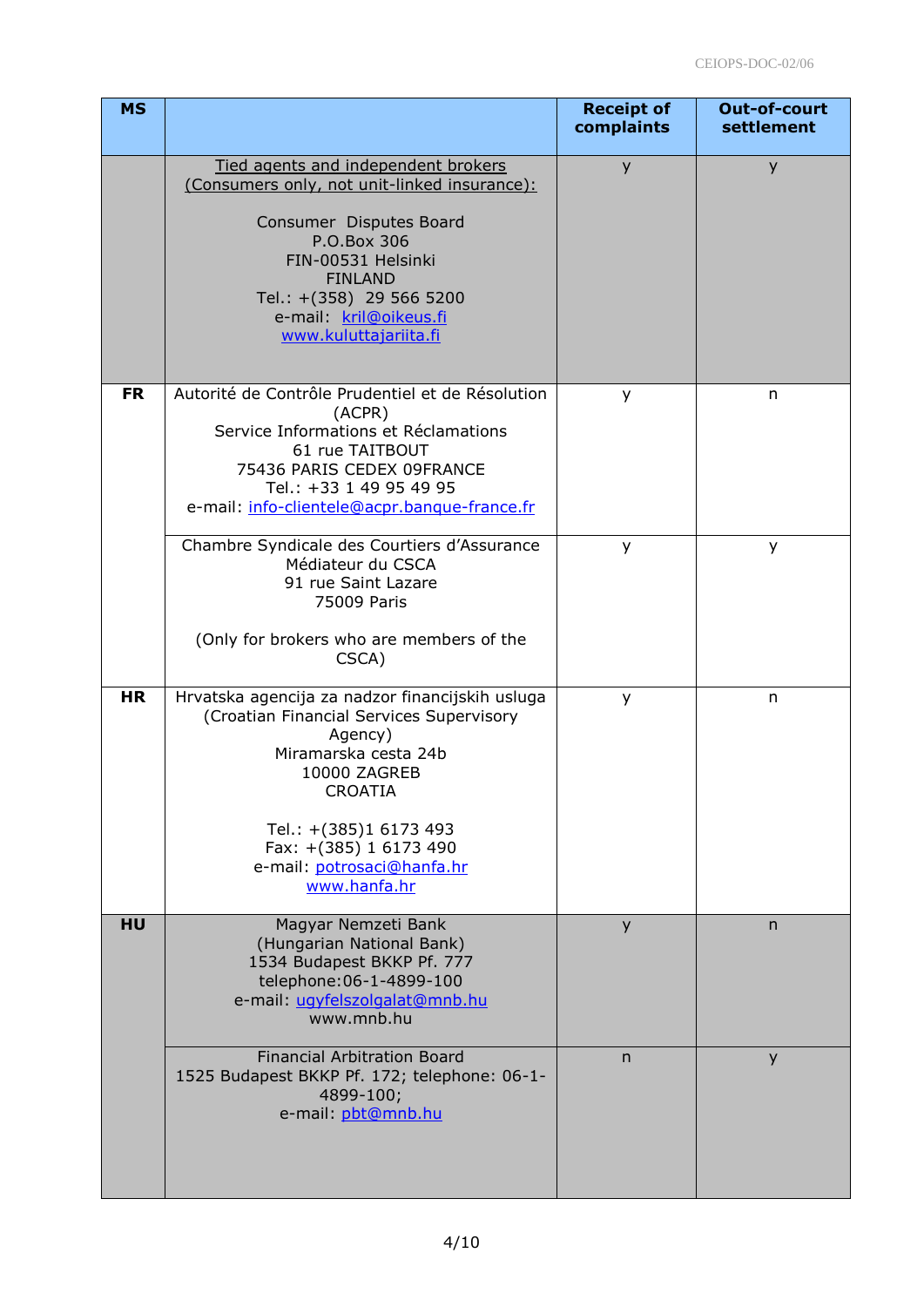| <b>MS</b> |                                                                                                                                                                                                                                                                         | <b>Receipt of</b><br>complaints | Out-of-court<br>settlement |
|-----------|-------------------------------------------------------------------------------------------------------------------------------------------------------------------------------------------------------------------------------------------------------------------------|---------------------------------|----------------------------|
| IE        | Financial Services Ombudsman<br>31 Upper Merrion Street<br>Dublin 2.<br><b>IRELAND</b><br>Tel.: +(353) 1 66 20 899<br>e-mail: enquiries@financialombudsman.ie<br>www.financialombudsman.ie                                                                              | y                               | у                          |
| <b>IS</b> | Financial Supervisory Authority (FME)<br>(Fjármálaeftirlitid)<br>Katrínartún 2<br>105 Reykjavík<br><b>ICELAND</b><br>Tel.: +(354) 5203700<br>Fax: +(354) 5203727<br>e-mail: fme@fme.is<br>www.fme.is                                                                    | y                               | $\mathsf{n}$               |
|           | <b>Insurance Complaints Committee</b><br>(Úrskurdarnefnd í Vátryggingamálum)<br>Fjármálaeftirlitid<br>Katrínartún 2<br>105 Reykjavík<br>Iceland<br>Tel.: +(354) 520 3888<br>Fax: +(354) 5203727<br>e-mail: urskvatr@fme.is<br>www.fme.is                                |                                 | y                          |
|           | The Consumer Agency<br>Borgartún 21<br>105 Reykjavík<br>Iceland<br>Tel.:+(354) 5101100<br>Fax: +(354) 5101101<br>e-mail: postur@neytendastofa.is<br>www.neytendastofa.is                                                                                                | y                               | y                          |
| IT        | Istituto per la Vigilanza sulle Assicurazioni<br>(IVASS)<br>Servizio Vigilanza Intermediari Assicurativi<br>Via del Quirinale, 21<br>00187 Rome<br><b>ITALY</b><br>Tel.: +(39) 06 421331<br>Fax: +(39) 06 42133548<br>e-mail: intermediari.see@ivass.it<br>www.ivass.it | у                               | n                          |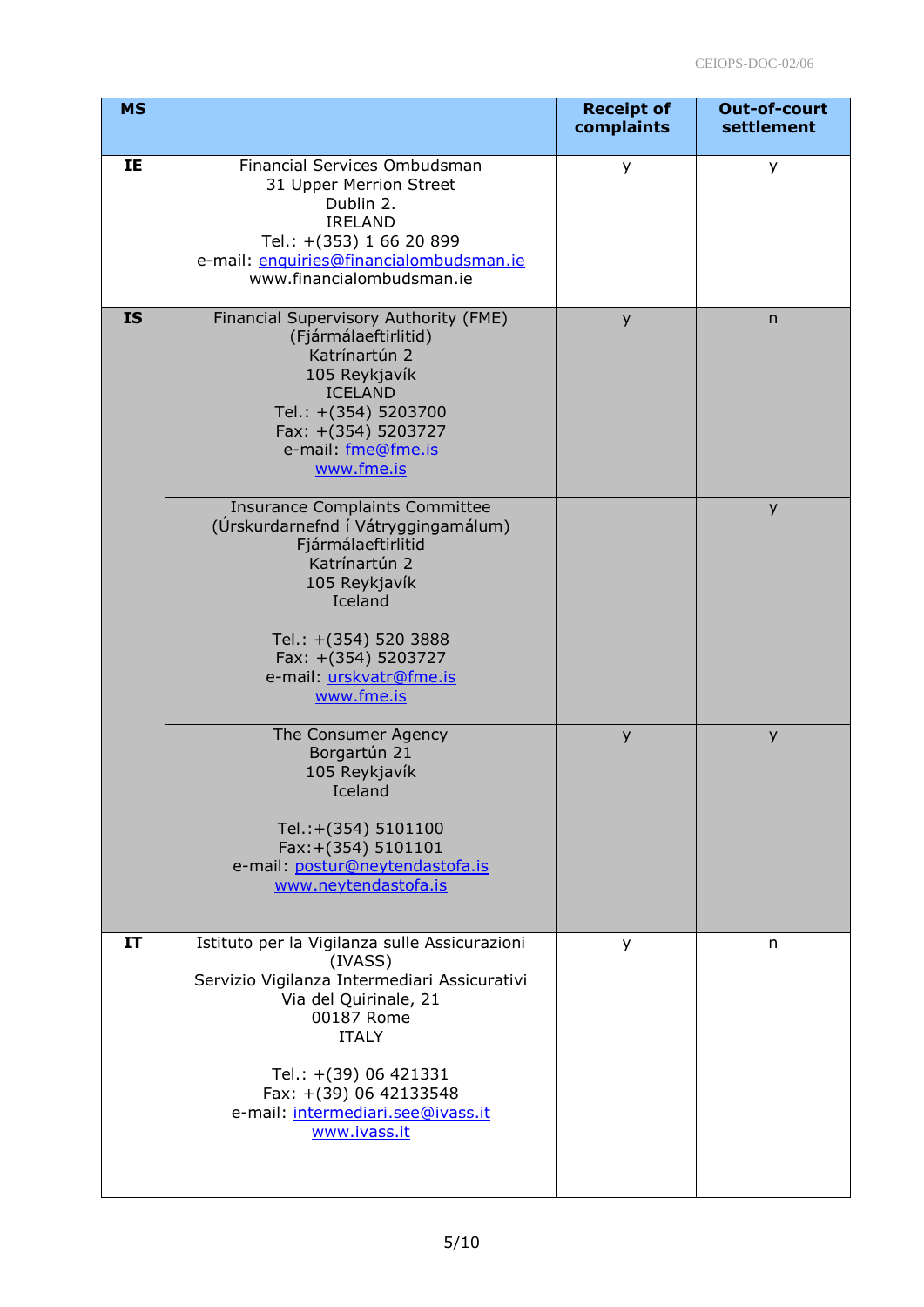| <b>MS</b> |                                                                                                                                                                                                                      | <b>Receipt of</b><br>complaints | Out-of-court<br>settlement |
|-----------|----------------------------------------------------------------------------------------------------------------------------------------------------------------------------------------------------------------------|---------------------------------|----------------------------|
| <b>LI</b> | Financial Market Authority (FMA)<br>Landstrasse 109<br>P.O. Box 279<br>LI - 9490 VADUZ<br>PRINCIPALITY OF LIECHTENSTEIN<br>Tel.: +(423) 236 73 77<br>Fax: +(423) 236 72 38<br>e-mail: vve@fma-li.li<br>www.fma-li.li | y                               | $\mathsf{n}$               |
| LT        | Bank of Lithuania<br><b>Supervision Service</b><br>Zirmūnų g. 151,<br>LT-09128 VILNIUS<br>LITHUANIA<br>Tel.: +(370) 5 268 05 01<br>Fax: +(370) 5 261 56 65<br>e-mail: pt@lb.lt<br>www.lb.lt                          | у                               | у                          |
|           | State Consumer Rights Protection Authority<br>Vilniaus g. 25,<br>LT-01119 Vilnius<br>LITHUANIA<br>Tel.: +(370) 5 262 67 51<br>Fax: +(370) 5 279 14 66<br>e-mail: taryba@vvtat.lt<br>www.vvtat.lt                     | y                               |                            |
|           | The Chamber of Insurance Brokers<br>(An Association)<br>Vytenio g. 6<br>LT-03113 Vilnius<br>LITHUANIA<br>Tel.: +(370) 5 233 69 96<br>Fax: +(370) 5 233 69 96<br>e-mail: administracija@dbr.lt<br>www.dbr.lt          | y                               |                            |
| LU        | <b>Commissariat aux Assurances</b><br>7, boulevard Joseph II<br>L-1840 Luxembourg<br><b>LUXEMBOURG</b><br>Tel.: +(352) 22 69 111<br>Fax: +(352) 22 69 10<br>e-mail: commassu@commassu.lu                             | y                               | n.                         |
|           | <b>Insurance Mediator</b><br>c/o ACA<br>B.P. 448<br>L-2014 Luxembourg<br>Tel: +(352) 442144-1<br>Fax: +(352) 440289<br>e-mail: aca@aca.lu<br>www.aca.lu                                                              | Y                               | $\mathsf{n}$               |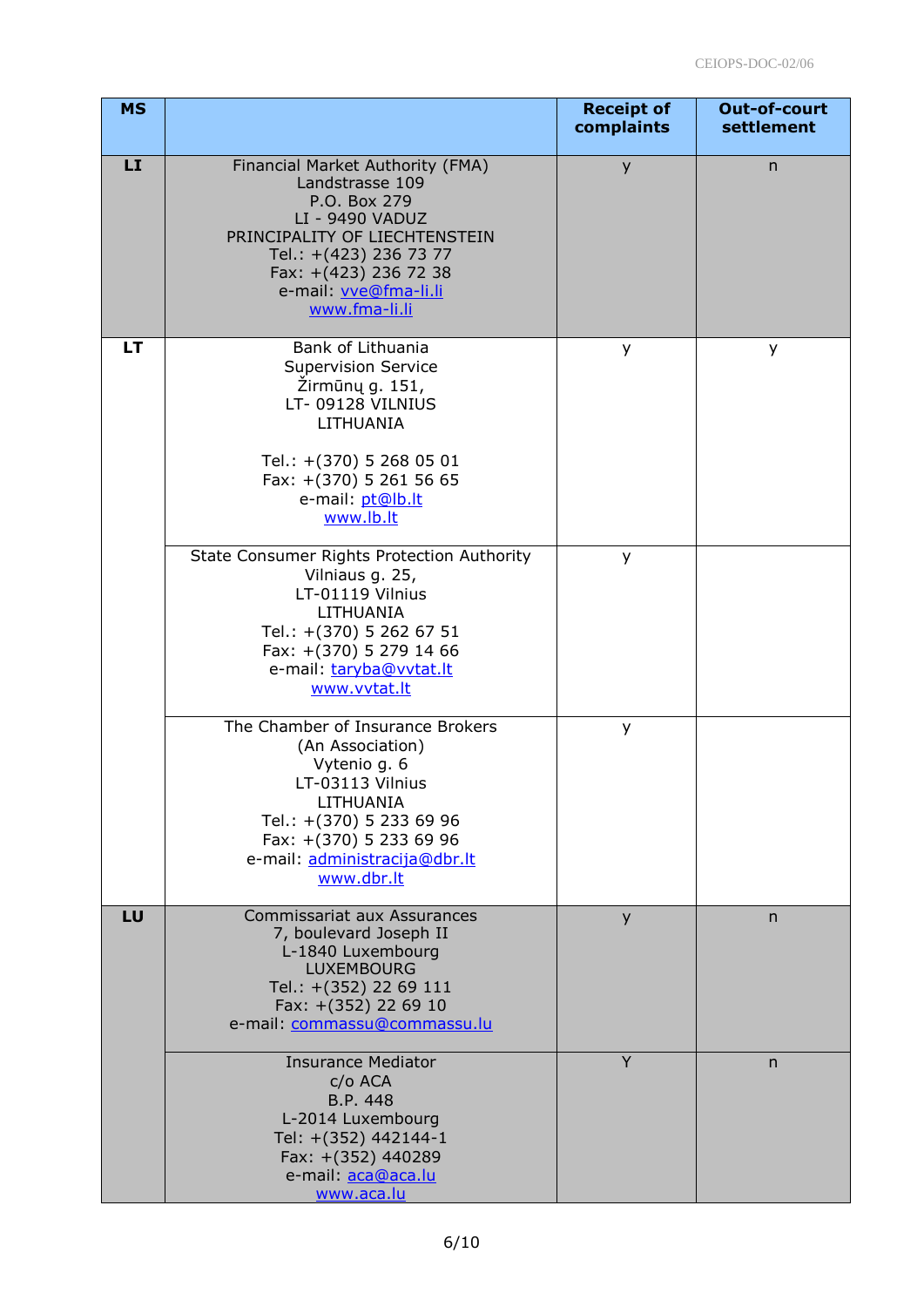| <b>MS</b> |                                                                                                                                                                                       | <b>Receipt of</b><br>complaints | Out-of-court<br>settlement |
|-----------|---------------------------------------------------------------------------------------------------------------------------------------------------------------------------------------|---------------------------------|----------------------------|
| LV        | Financial and Capital Market Commission<br>Kungu iela 1<br>Riga, LV-1050<br>LATVIA<br>Tel.: +(371) 6777 4800<br>Fax: +(371) 6722 5755<br>e-mail: fktk@fktk.lv<br>www.fktk.lv          | y                               | n                          |
|           | <b>Consumer Rights Protection Centre</b><br>Brivibas iela 55, Riga, LV 1010<br>LATVIA<br>Tel.: +(371) 65452554<br>Fax: +(371) 67338024<br>e-mail: ptac@ptac.gov.lv<br>www.ptac.gov.lv | Y                               | Y                          |
| <b>MT</b> | Office of the Arbiter for Financial Services<br>(consumers and micro enterprises)<br><b>First Floor</b><br>St Calcedonius Square<br>Floriana FRN 1530<br>Malta                        | y                               | y                          |
|           | Email: complaint.info@financialarbiter.org.mt                                                                                                                                         |                                 |                            |
|           | Telephone: Freephone (local calls): 80072366<br>or telephone (+356) 21249245<br>www.arbitrufinanzjarju.org.mt /                                                                       |                                 |                            |
|           | www.financialarbiter.org.mt<br><b>Consumer Claims Tribunal</b>                                                                                                                        | y                               | У                          |
|           | (claims up to $\epsilon$ 3,494)<br>47A<br>South Street<br>Valletta<br>Tel.: +(356) 21227070<br>http://www.mccaa.org.mt/en/consumer-<br>claims-tribunal                                |                                 |                            |
|           | <b>Small Claims Tribunal</b><br>(claims up to $\epsilon$ 3,494)                                                                                                                       | y                               | y                          |
|           | Courts of Justice<br><b>Republic Street</b><br>Valletta<br>Tel.:+(356) 25902260<br>Email: eforms-courts.mhas@gov.mt                                                                   |                                 |                            |
|           | Courts of Justice<br>Cathedral Square,<br>Victoria Gozo<br>Tel.:+(356) 21556412<br>Email: eforms-courts.mgoz@gov.mt                                                                   |                                 |                            |
|           | <b>Malta Arbitration Centre</b>                                                                                                                                                       | y                               | y                          |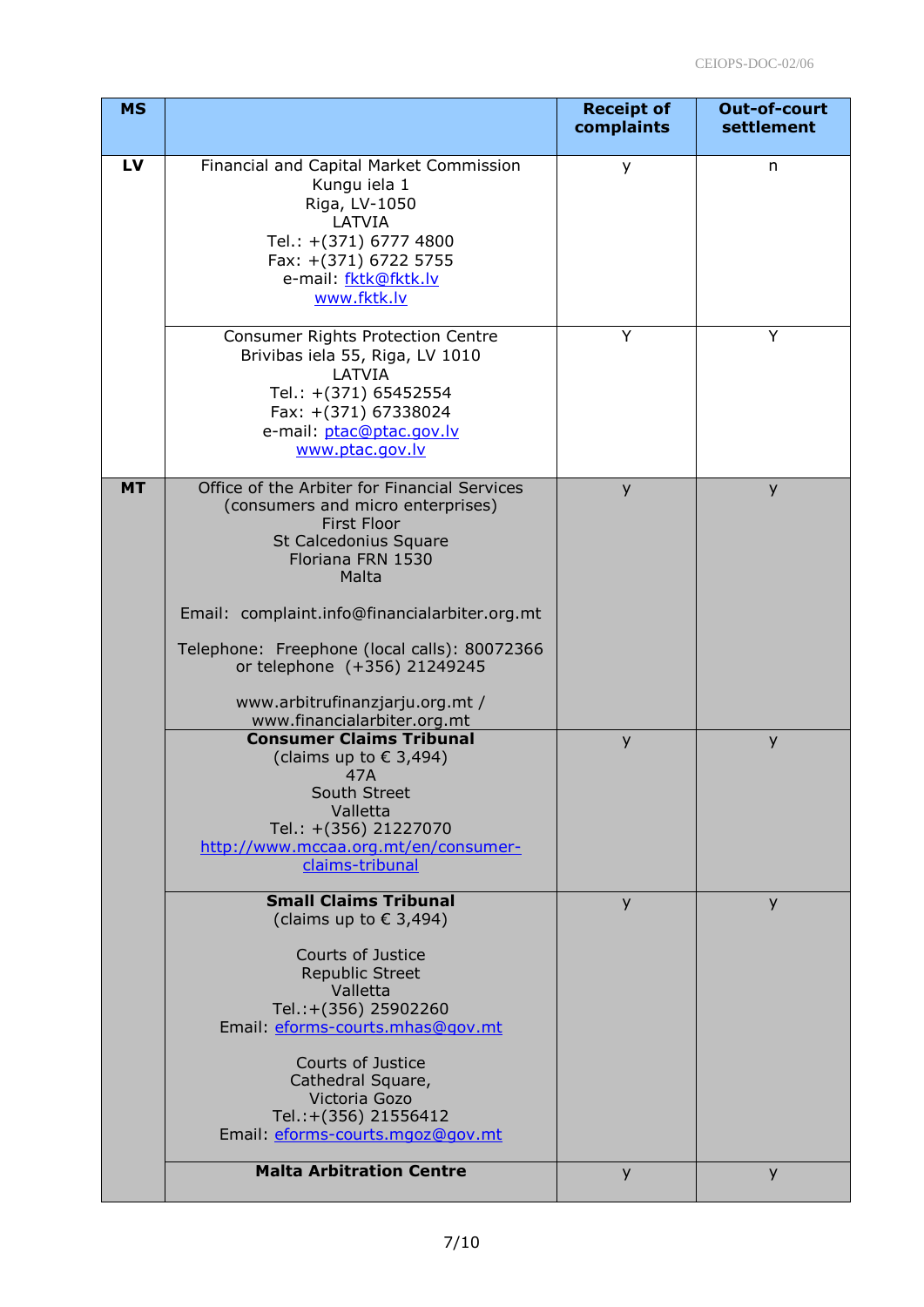| <b>MS</b> |                                                                                                                                                                                                                                                                                                                                                                                                                                                                                                                                                                                                                                                                                                                       | <b>Receipt of</b><br>complaints | Out-of-court<br>settlement |
|-----------|-----------------------------------------------------------------------------------------------------------------------------------------------------------------------------------------------------------------------------------------------------------------------------------------------------------------------------------------------------------------------------------------------------------------------------------------------------------------------------------------------------------------------------------------------------------------------------------------------------------------------------------------------------------------------------------------------------------------------|---------------------------------|----------------------------|
|           | Palazzo Laparelli, 33,<br>South Street,<br>Valletta, VLT 1100<br>Tel.: +(356) 21222557, 21244497<br>Fax: +(356) 21230672<br>e-mail: malta.arbitration@mac.com.mt<br>http://www.mac.org.mt/en/Pages/Welcome-<br>MAC.aspx                                                                                                                                                                                                                                                                                                                                                                                                                                                                                               |                                 |                            |
| <b>NL</b> | Klachteninstituut Verzekeringen<br>PO box 93560<br>2509 AN The Hague<br>The Netherlands<br>Tel.: +(31) 70 333 8 999<br>Fax: +(31) 70 333 8 900<br>www.kifid.nl<br>info@kifid.nl                                                                                                                                                                                                                                                                                                                                                                                                                                                                                                                                       | Y                               | Y                          |
| <b>NO</b> | Norwegian Financial Services<br><b>Complaints Board</b><br>(Deals with disputes between financial<br>Institutions (such as insurance<br>undertakings, including their tied<br>agents) and their customers)<br>Finansklagenemnda<br>Postboks 53 Skøyen<br>0212 Oslo<br>Tel: +47 23 13 19 60<br>e-mail: firmapost@finkn.no<br>Complaints Board for insurance and<br>reinsurance<br><b>Brokering activities</b><br>(Deals with disputes between principals<br>and insurance and reinsurance brokers)<br>Klagenemnda for forsikrings- og<br>gjenforsikrings-<br>og meglingsvirksomhet<br>Sekretariatet v/Finanstilsynet<br>Postboks 1187 Sentrum<br>0107 Oslo<br>Tel: 22 93 98 00<br>email: klagenemnda@finanstilsynet.no |                                 | y                          |
| <b>PL</b> | Polish Financial Supervision Authority<br>Pl. Powstańców Warszawy 1<br>00-950 Warszawa<br>Poland<br>Tel + 48 22 262 50 00<br>Fax + 48 22 262 51 11<br>www.knf.gov.pl                                                                                                                                                                                                                                                                                                                                                                                                                                                                                                                                                  | y                               | y                          |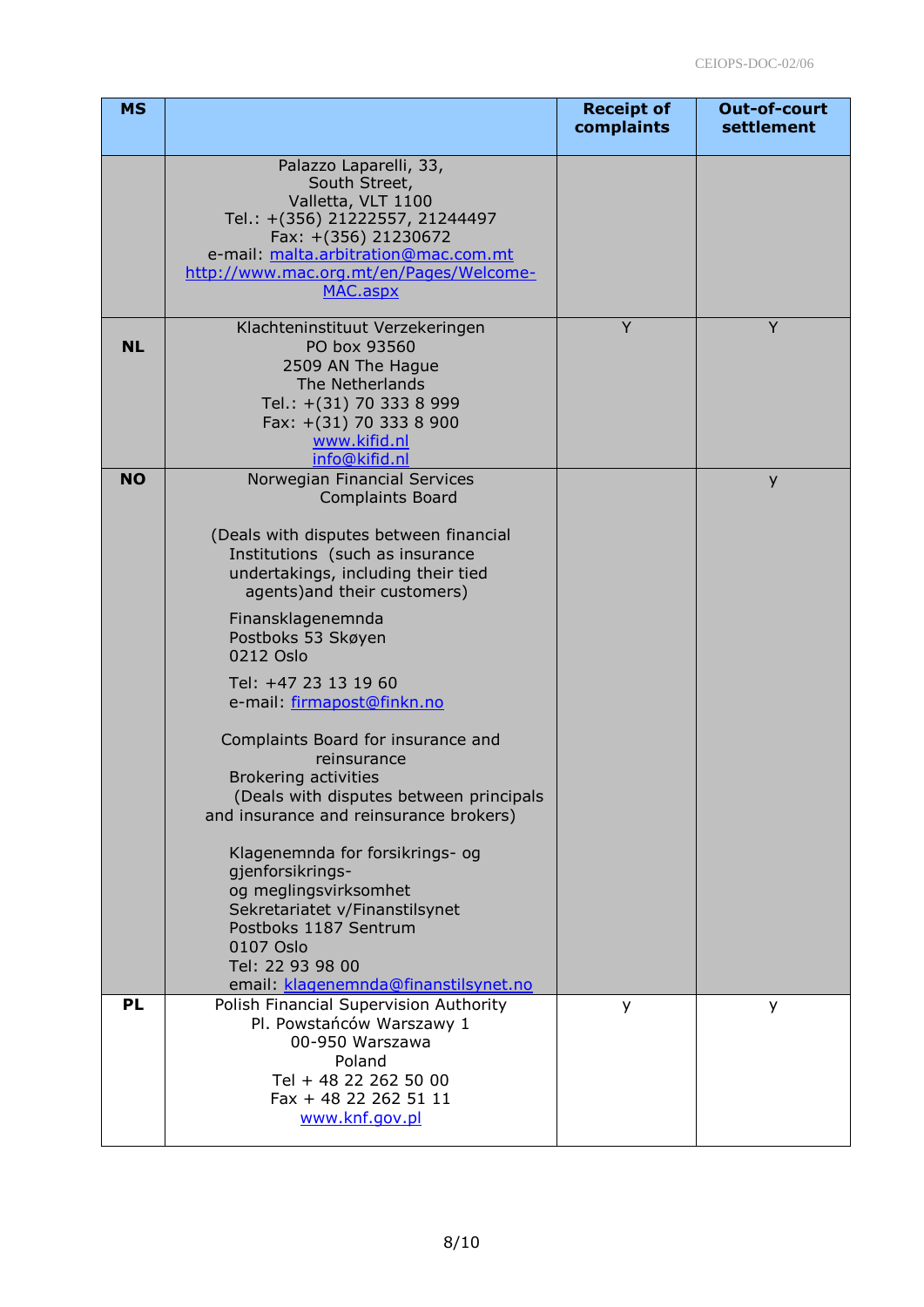| <b>MS</b> |                                                                                                                                                                                                                                                                                                                                                                                                    | <b>Receipt of</b><br>complaints | Out-of-court<br>settlement |
|-----------|----------------------------------------------------------------------------------------------------------------------------------------------------------------------------------------------------------------------------------------------------------------------------------------------------------------------------------------------------------------------------------------------------|---------------------------------|----------------------------|
|           | The Insurance Ombudsman<br>Al. Jerozolimskie 87<br>02-001 Warszawa<br><b>POLAND</b><br>Tel.:+(48) 22 33-37-326<br>Fax: +(48) 22 380-35-26<br>www.rzu.gov.pl                                                                                                                                                                                                                                        |                                 |                            |
| <b>PT</b> | Instituto de Seguros de Portugal (ISP)<br>Departamento de Relações com os<br>Consumidores<br>Avenida da República, n.º 76<br>1600-205 Lisboa<br><b>PORTUGAL</b><br>Tel.: +(351) 21 790 31 00<br>Fax: +(351) 21 793 85 68<br>E-mail: consumidor@isp.pt<br>Via ISP's website (online lodging of complaints<br>- form in Portuguese): www.isp.pt<br>(Portal do Consumidor / Apresentar<br>reclamação) | y                               | n                          |
| <b>RO</b> | <b>Financial Supervisory Authority</b><br>Insurance - Reinsurance Sector<br>18th Amiral Constantin Balèscu Street, 1st<br><b>District</b><br>Bucharest 011954<br>Romania<br>e-mail: office@asfromania.ro<br>www.csa-isc.ro                                                                                                                                                                         | Y                               | n                          |
| <b>SE</b> | Allmänna reklamationsnämnden<br>(The Swedish National Board for Consumers'<br>Complaints)<br>P.O. Box 174<br>SE-101 23 Stockholm<br><b>SWEDEN</b><br>Tel.: +(46) 8 508 860 00<br>Fax: +(46) 8 508 860 01<br>www.arn.se<br>Konsumenternas försäkringsbyrå<br>(The Swedish Consumers' Insurance Bureau)<br>P.O. Box 24215<br>SE-104 51 Stockholm<br><b>SWEDEN</b>                                    | y                               | y                          |
|           | Tel.: +(46) 8 22 58 00<br>Fax: +(46) 8 24 88 91<br>http://bankforsakring.konsumenternas.se/<br>Konsumenteras bank- & finansbyrå<br>(The Swedish Consumers' Banking & Finance                                                                                                                                                                                                                       | y                               |                            |
|           | Bureau)                                                                                                                                                                                                                                                                                                                                                                                            |                                 |                            |